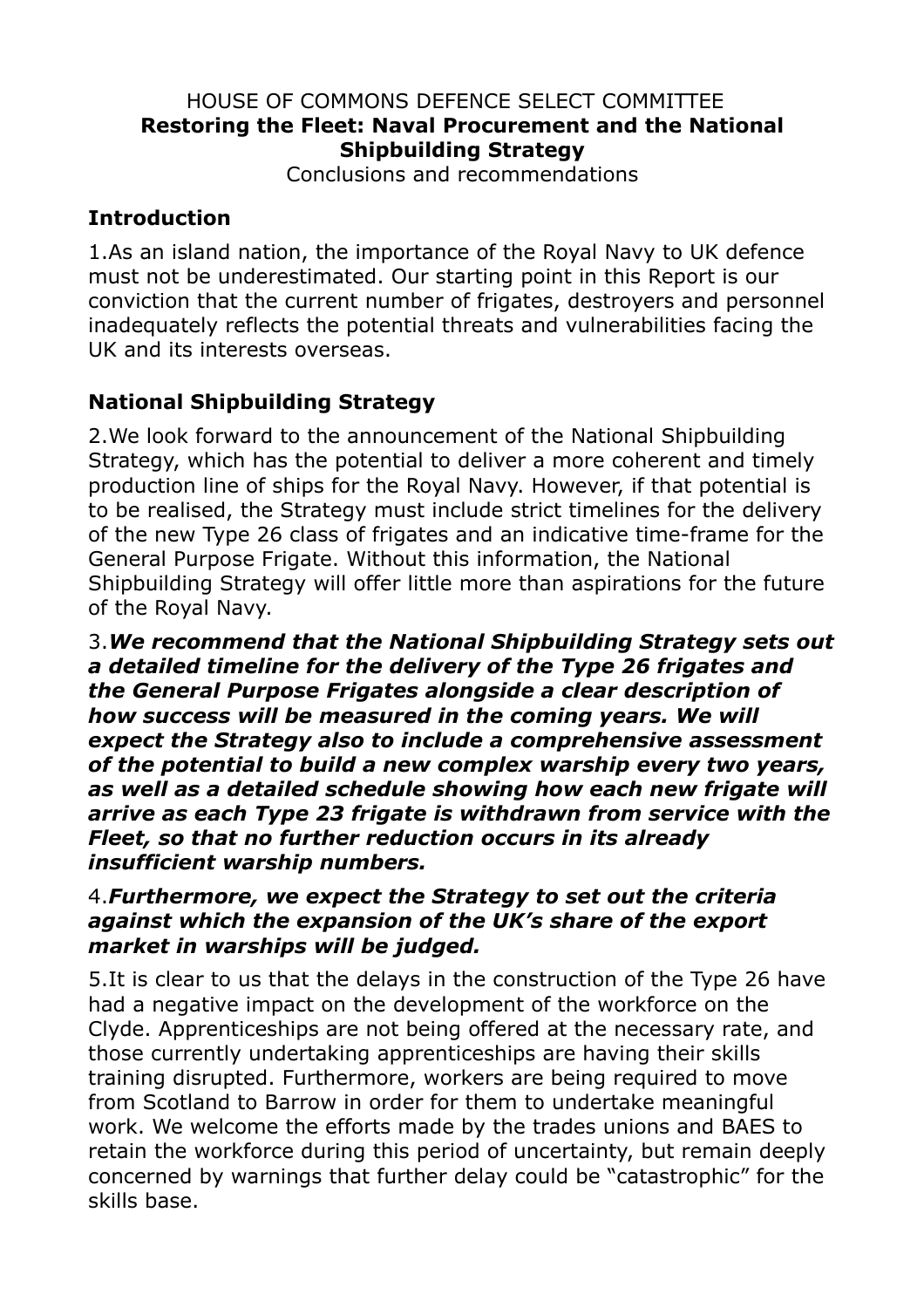6.*The Government must, as a matter of priority, ensure that the UK retains the specialist skills necessary to deliver the National Shipbuilding Strategy. It can do this only if the National Shipbuilding Strategy provides a programme of work on which industry and the workforce can rely. This must include a timetable for both the Type 26 and the GPFF. If the UK is not building sufficient ships, the skills base will be depleted with long-term impacts on both our national security and the UK's defence industrial infrastructure. To ensure the future skills required for ship building it is essential that the Government does more to protect and secure the apprenticeship programme. The Government must set out in the National Shipbuilding Strategy, the numbers of apprenticeships required in each of the key trades and how it will monitor them to ensure there are no longer-term skills gaps.*

# **Type 26 Global Combat Ship**

7.The Type 26 programme has seen a significant extension to its timetable with a thirteen month extension to the Assessment phase followed by an additional fifteen months to the Demonstration phase.

8.The MoD's announcement that the construction phase of the Type 26 will start in the summer of 2017 belatedly represents a step forward, but it raises as many questions as it attempts to answer. We are concerned at an apparent degree of complacency and lack of urgency on the part of the MoD and DE&S. The start date remains contingent on a successful conclusion to the negotiations between the MoD and BAES on both the design and the contract. Furthermore, even with a 2017 start date, the Type 26 programme will not be "fully underway" until 2019. If we are to have confidence that the Type 26 programme is back on track, the MoD must provide us with a detailed assessment of those design and contract issues which remain outstanding, the build programme for the Type 26 and the rate of output of the ships.

9.The SDSR was announced alongside an increased Defence Equipment Budget, which the Government asserted would provide sufficient funding for the programmes contained within it. We are deeply disappointed that, only 12 months later, a key programme for the modernisation of the Royal Navy appears to be under severe financial pressure. If the SDSR is to be more than a collection of aspirations, it has to be fully funded. As we warned in our Report on the Government's commitment to spend barely 2% of GDP on defence, the current funding settlement may not be enough.

#### 10.*In its response to our Report, we will expect the Government to provide a clear timeline—with costings at each stage—for the Type 26 programme. In doing so we will also expect to receive*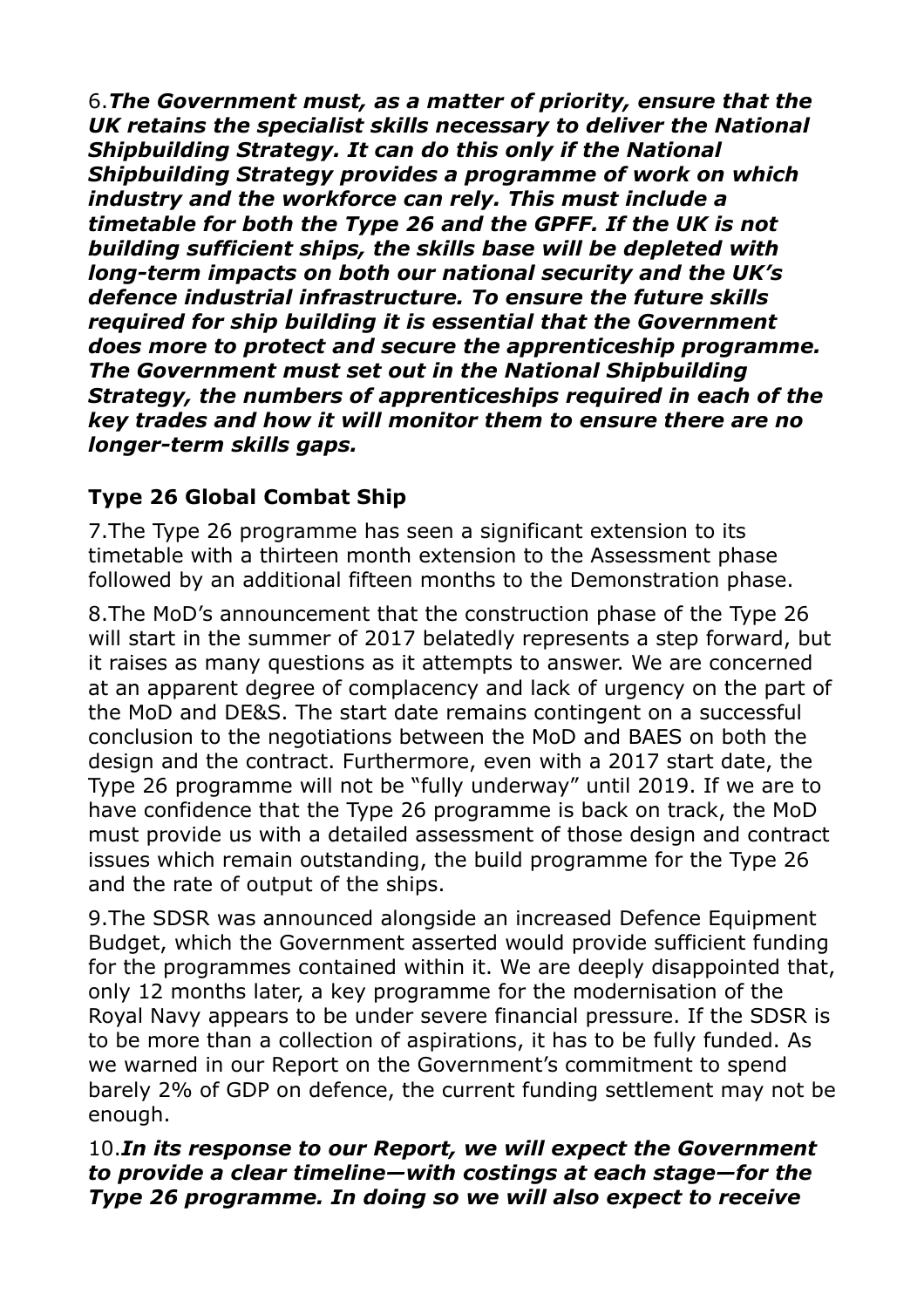*clear statements that the necessary funds are available in this financial year and for subsequent financial years alongside details on the amounts spent on the programme as it progresses. Above all, we seek an absolute assurance that short-term financial limitations are not storing up for the future, large cost consequences caused by otherwise avoidable delays in the Type 26 construction programme.*

11.The MoD's announcement of a summer 2017 start date for the Construction Phase for the Type 26 relies on a successful conclusion to negotiations on both the contract and the design of the ship. Should these not be concluded in time for construction to start in summer 2017, further delays will occur, inevitably increasing the overall cost of the Type 26 programme. Such additional costs would result in increased pressure on a Royal Navy budget which is already being squeezed. Furthermore, the pace of construction phase must not be dictated by the financial constraints of the MoD. The use of artificial delays to the programme as a way of managing an over-stretched budget would serve only to increase costs and to undermine further the UK's already severely depleted surface fleet.

12.We do not underestimate the importance of value for money to the taxpayer. However, this should not be to the detriment of the capabilities needed by the Royal Navy. With the surface fleet already smaller than ever before, the priority must be to deliver the Type 26 programme in an expeditious manner. Slowing the pace of the programme just to squeeze out a marginally better deal will not deliver a much-needed capability, and will serve only to increase costs further down the line, especially if the promised infrastructure investment is not forthcoming.

13.There is a history of poor value for money caused by moving start dates being moved to the right and repeated delays in commencing construction. The MoD does not seem to learn from past mistakes and mismanagement of budgets through built-in delays.

14.The procurement of new equipment for the first Type 26 frigates has the potential to smooth the transfer of existing Type 23 equipment to the later Type 26 frigates. *In its response, we recommend that the MoD provide further detail on the progress it has made on the manufacture and purchase of that equipment and the expected date of its completion.*

15.Given the apparent impracticality of extending the service life of the Type 23s, the importance of the Type 26 build schedule cannot be overstated: the replacement of the former by the latter must remain fully synchronised.

16.The delivery of the Type 26s to the Royal Navy has to be coordinated with the out of service dates of the Type 23s. The first Type 23 will come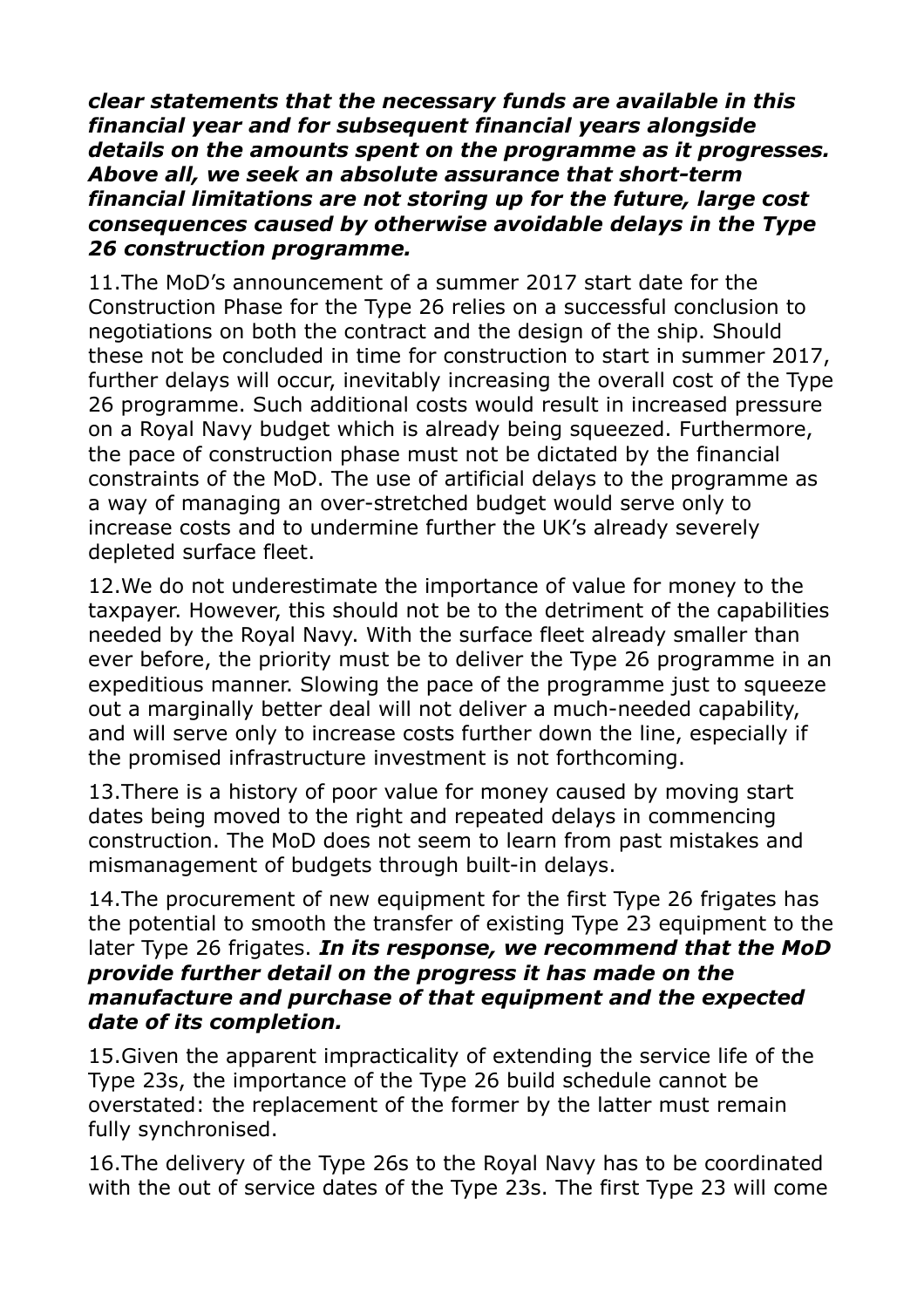out of service in 2023 and the rest of class will follow on an annual basis. This means that one new Type 26 will have to enter service every year from 2023 onwards, if even the current total of 19 frigates and destroyers is to be maintained. Delivering the Type 26 class (and subsequently the GPFF) to match that timetable will be challenging. Extending the life of some of the Type 23s to accommodate the construction schedule of the Type 26 is not a cost-effective option and would risk diverting the funds available to the Royal Navy away from the Type 26 programme (or other programmes, such as the GPFF and the Carrier programme). The alternative—to decommission Type 23s before they are replaced—would represent a dangerous downgrading of the capabilities of the Royal Navy. Furthermore, it would signify a failure of the Government to honour its promise to maintain a surface fleet of even 19 frigates and destroyers—a figure which, we believe, is already woefully low.

17.*The MoD has announced that construction of the OPVs will start shortly, with delivery of the vessels due in 2019. Whilst this is a welcome development we remain concerned that this programme has the potential to interfere with, and further delay, the construction of the Type 26. In its Response to our Report, we will expect the MoD to set out in detail, how the construction of the OPVs will be managed so as not to impact on the programme for the construction of the Type 26 frigates.* 

#### **General Purpose Frigate**

18.*The production of the GPFF must be aligned so that it fits seamlessly into the Type 23 replacement programme both in terms of timing but more importantly in terms of capability. We recommend that the MoD sets out how the construction timetable for the GPFF will dovetail with that of the Type 26. We will also expect more detail on how the MoD will fund and deliver on its aspiration to increase frigate numbers by the 2030s.*

19.The GPFF has the potential to provide the Royal Navy with a modern, flexible frigate. It also offers the UK the opportunity to re-enter the highly valuable export market for warships. However, there is a balance to be struck between these two ambitions. On the one hand, the GPFF must be designed to provide the Royal Navy with the capabilities it requires. Yet, on the other hand, it may be that modular design of a "template" warship, will enable a greater number of basic hulls to enter service, with additional "plug and play" capacity being added incrementally at later stages.

#### 20.*We recommend that the MoD should set out the minimum capabilities required of the GPFF and how they differ from those Type 23s which they will replace.*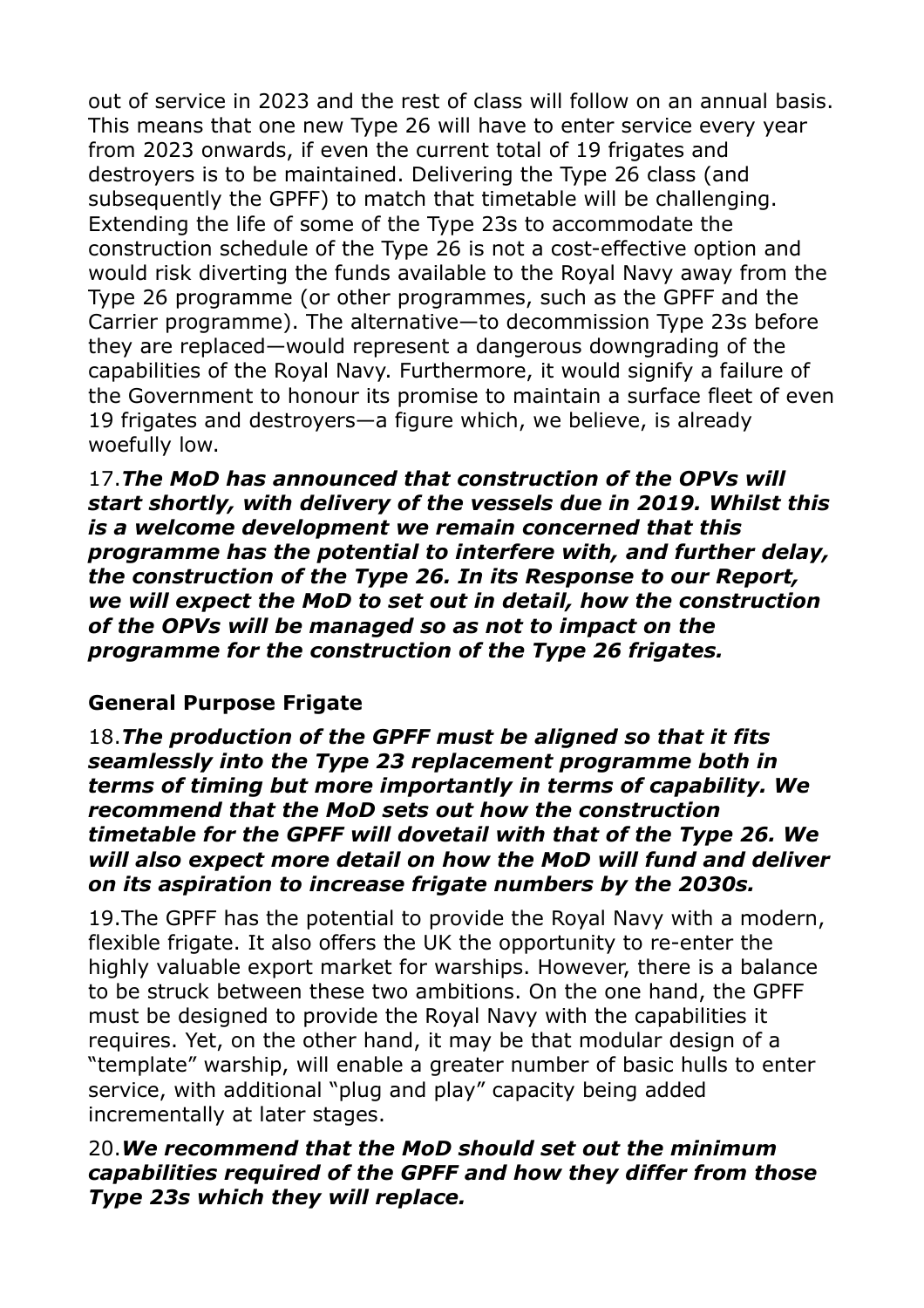#### 21.**In addition, it is vital to know which European examples, whether it be the French Aquitaine-class, or the Danish Absalonclass frigates, the MoD has considered as being suitable templates for the GPFF.**

## **Type 45 Destroyer**

22.It is clear to us that the under-testing of the engine was a key cause of the problems experienced by the Type 45s when they came into service. This is a serious failing of both the MoD and of the contractors. The MoD did not explain satisfactorily why there was no adequate clause in the contract with Rolls Royce specifying responsibility for repairs should the engines develop any further design faults because of the lack of testing time. In its response, we will expect a detailed explanation of why the testing period was truncated alongside a clear statement of how we can be reassured that this will not be able to happen in the future.

23.It is astonishing that the specification for the Type 45 did not include the requirement for the ships to operate at full capacity—and for sustained periods—in hot regions such as the Gulf. The UK's enduring presence in the Gulf should have made it a key requirement for the engines. The fact that it was not was an inexcusable failing and one which must not be repeated in the Type 26 and GPFF programmes. Failure to guarantee this would put the personnel and ships of the Royal Navy in danger, with potentially dangerous consequences.

24.The Type 45 has had a long history of significant engine failures. The MoD's Power Improvement Plan is designed to rectify these problems and put an end to the reliability issues which continue to limit the availability and dependability of the Type 45. The MoD has assured us that there are sufficient funds available for the refit programme. However, it has yet to set a start date.

25.*In its response, we expect the Government to set out, in detail, the costings of this programme and a timeline for the refit across the class of ships. Furthermore, we recommend the MoD provide us with six-monthly progress reports on the programme.*

**26.***In addition, the MoD must provide a detailed explanation of how the funds for the refit were sourced and identified as part of the SDSR process—in particular, whether these funds were a separate addition to the Royal Navy's equipment budget or were allocated from within it. As part of that explanation, we will require confirmation that no funds were transferred to the Type 45 from funding originally allocated to the Type 26 programme.*

### **Conclusion**

27.The MoD is embarking on a major modernisation of the Royal Navy surface fleet. Notwithstanding the Committee's concerns that the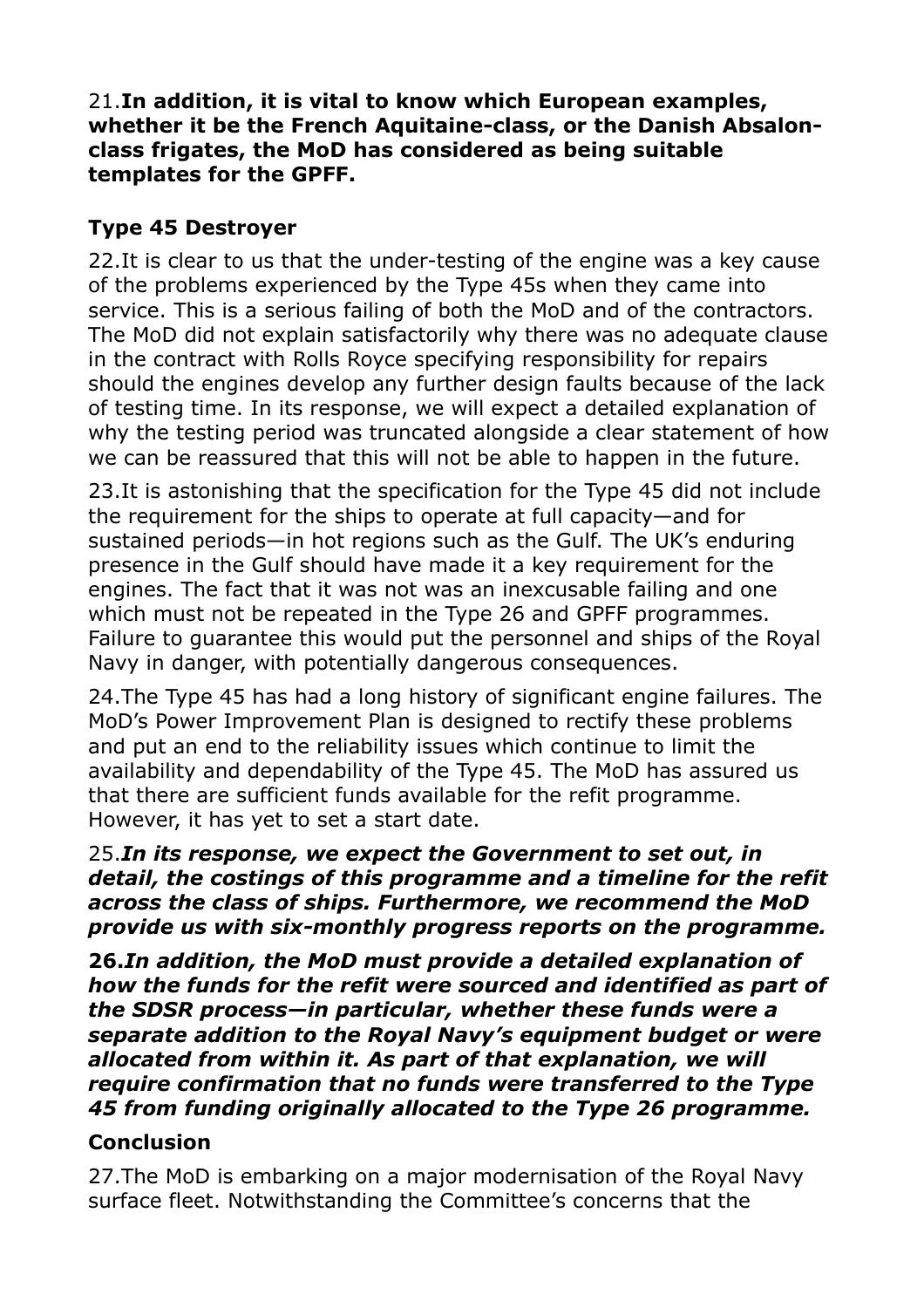number of ships is at a dangerous and an historic low, it is a programme which has the potential to deliver a modern navy with a broad range of capabilities, especially if the GPFF design proves versatile and sufficiently economical to increase the number of frigates in the Fleet. However, there are serious concerns about the funding available for the programme and the timetable to which the MoD is working. The delay to the construction of the Type 26 has had a negative impact on the skills of the shipbuilding workforce. If this situation is allowed to continue, it risks undermining the ability of the shipbuilding industry to deliver the Type 26s to the necessary timetable. The MoD must also demonstrate that it has learnt from the extraordinary mistakes in the design of the Type 45.

28.The introduction of the Type 26 represents only part of the modernisation of the Royal Navy's frigates. Five of its existing Type 23 frigates will need to be replaced by the new General Purpose Frigate, the design of which is only in its infancy. The MoD must not allow this programme to experience the delays to previous Royal Navy procurement programmes. It also has to ensure that the General Purpose Frigate provides the Royal Navy with the capabilities it requires and is not a less capable ship which is there merely to meet the Government's commitment to 19 frigates and destroyers, and possibly to be suitable for export. Modular design and "plug and play" incremental acquisition could and should enable this to be achieved. Hulls can be designed and constructed to enable an increase in the number of platforms and subsequent augmentation of their equipment. Furthermore, the refit programme and associated costs for the Type 45 must not result in further delays to the frigate programmes.

29.The National Shipbuilding Strategy offers the MoD the opportunity to put its plans for the modernisation of the frigate fleet back on track. For this to happen, the MoD has to ensure that the Strategy includes a timed production schedule for the delivery of both the Type 26 and GPFF, in close co-ordination with the withdrawal from service of the Type 23s, and that both programmes are fully funded to proceed to that timetable.

30.At 19 ships, the Royal Navy's frigate and destroyer fleet is at a dangerous and an historic low. By giving a commitment to build "at least" five General Purpose Frigates, the SDSR implicitly acknowledged the need to increase this woefully inadequate total. The Government has now set itself a target date for the start of construction of Type 26. It now has to demonstrate that it can deliver these ships, and the GPFF/Type 31 frigates to the timetable set by the out-of-service timetable for the Type 23s. If the MoD does not, it will put at even greater risk our frigate numbers and the capabilities they provide. The SDSR 2015 undertook to modernise the Royal Navy, it is now time for the MoD to deliver on its promises.

Official Report Click Here: